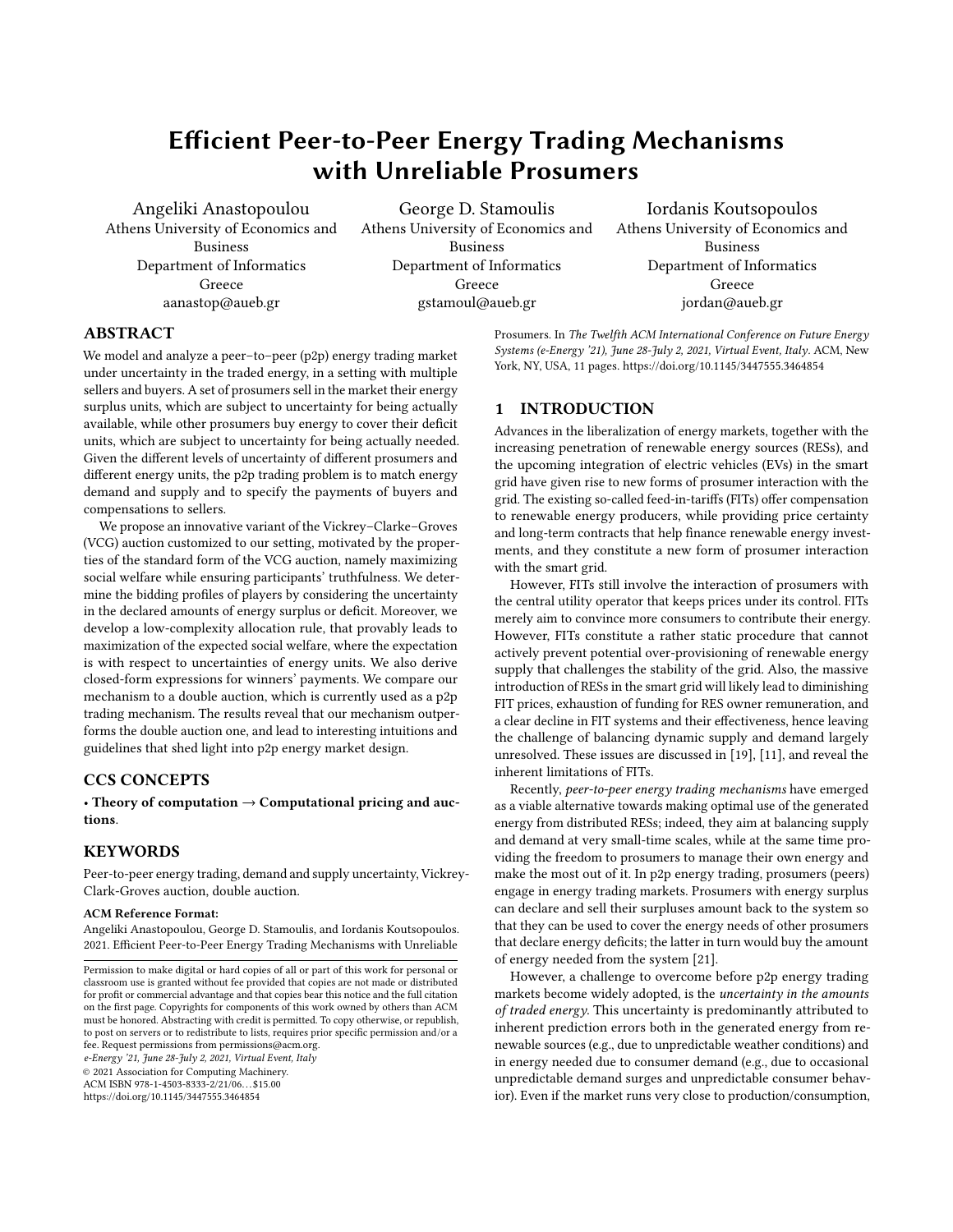<span id="page-1-0"></span>

Figure 1: An example of the proposed mechanism with two sellers offering multiple units of surplus with different reliability probabilities, and two buyers wishing to cover multiple units of deficit with different reliability probabilities.

where the amounts of energy surplus deficit can be declared with some confidence, this uncertainty is not fully eliminated. The amount of surplus or deficit declared in the market by a prosumer depends on her energy generation and her demand. This uncertainty in the units of energy surplus/deficit traded, requires a novel viewpoint in modeling prosumers and in designing the trading mechanism. Designing a viable peer-to-peer energy trading market in the presence of such uncertainties is precisely the goal of our work.

In this work, we propose an innovative variant of a VCG auction with multiple sellers and multiple buyers as a p2p trading mechanism, where we take into account the uncertainties of energy units, which influence the utilities of the prosumers and as a result their bidding strategies. Using monotonicity properties, we show that the optimal prosumer matching as a result of the auction can be derived with little complexity. The auction achieves maximization of the expected social welfare, where expectation is with respect to the uncertainties of the energy units involved in the trading.

It should be noted that such welfare maximization problems in the presence of multiple sellers are in general of combinatorial nature since they require the analysis of an exponentially high number of allocation combinations [\[10\]](#page-10-4). However, in our work we derive closed-form expressions for total payments of the winners. Nevertheless, since we deal with a multi-seller auction, computing the total payment for each winner is not sufficient.

Therefore, we define the p2p pricing scheme for each energy unit traded as the outcome of a proposed allocation rule that distributes the total VCG payments of winning buyers among respective sellers. This rule satisfies the participation constraints of both buyers and sellers and attains fairness for sellers. To the best of our knowledge, the allocation of VCG payment of a winning buyer among respective sellers in a multi-seller VCG auction mechanism has not been addressed so far. Also, the auction mechanism per se in the presence of uncertainty in both the energy demand and supply constitutes an other important novelty of this work. A sketch of the proposed mechanism is provided in Figure [1.](#page-1-0)

This work's contributions to p2p energy trading literature are:

• We introduce uncertainty in the declared amount of supply and demand of peers that participate in the energy exchanges, i.e., whether the declared amount of energy surplus

or deficit will be produced or consumed. This uncertainty is captured by means of Bernoulli random variables that are characterized by the probabilities for each unit of declared energy surplus and deficit being actually available and needed, respectively. The model addresses heterogeneous prosumers in terms of uncertainty as well as the different uncertainty for each unit of energy surplus or deficit.

- We define a prosumer model with utility functions that capture the expected benefit from prosumers' participation in the market and the uncertainty in energy surplus or deficit.
- We propose an innovative and non-trivial variant of a multiseller VCG auction as the p2p trading mechanism, taking into account the uncertainties of energy units, which influence the utilities of the involved prosumers and as a result their bidding strategies. Based on monotonicity properties, we show that the optimal prosumer matching as a result of the auction can be derived with low complexity, together with closed-form expressions for the total payments of the winners. The auction achieves maximization of expected social welfare, where expectation is with respect to uncertainties of the energy units involved in the trading.
- We define the p2p pricing scheme (for each unit traded) as the outcome of a proposed allocation rule that distributes the total VCG payments of winning buyers among respective sellers. The rule satisfies the participation constraints of prosumers and attains fairness in VCG payments' allocation.
- We also design a suitable double auction to capture uncertainty of buyers and sellers, and we compare its outcome in terms of expected net benefit of prosumers to that of our mechanism. We derive interesting intuitions and guidelines that shed light into p2p energy market design.

In section [2](#page-1-1) we present the model, and in section [3](#page-2-0) we gradually develop the VCG auction for multiple sellers offering multiple units of energy surplus, and multiple buyers wishing to cover multiple units of deficit, starting from simpler cases. In section [4](#page-5-0) we numerically evaluate our mechanism and compare it to a double auction one. In section [5](#page-8-0) we discuss the related work, and we conclude in section [6.](#page-9-0) We use the terms "peer" and "prosumer" interchangeably.

### <span id="page-1-1"></span>2 MODEL

We consider a set  $N$  of  $N$  prosumers that participate in a p2p energy market. Each prosumer may generate and also consume energy. The energy surplus or deficit for each prosumer is the net result of her generation and consumption. For example, if at a certain time prosumer  $i$  generates 2 units of energy and consumes 1, then she has a surplus of 1 unit; if she consumes 2 units of energy and generates 1, then she has a deficit of 1 unit. Considering the inherent uncertainty in both the generated energy from RES and in the energy needed, the probabilities that each of the units of energy surplus or deficit of prosumer  $i$  will actually occur, is the net result of these uncertainties.

We define a set  $S(t)$  of S prosumers to be suppliers (have energy surplus) at time t and a set  $\mathcal{D}(t)$  of D prosumers to be the set of peers that demand energy (have energy deficit) at time  $t$ , where  $S(t) \cup \mathcal{D}(t) = N$ . These sets may change with time.

Each prosumer  $i \in \mathcal{D}(t)$  is characterized by the vector of probabilities of having each of its units of deficit truly needed at time  $t$ ,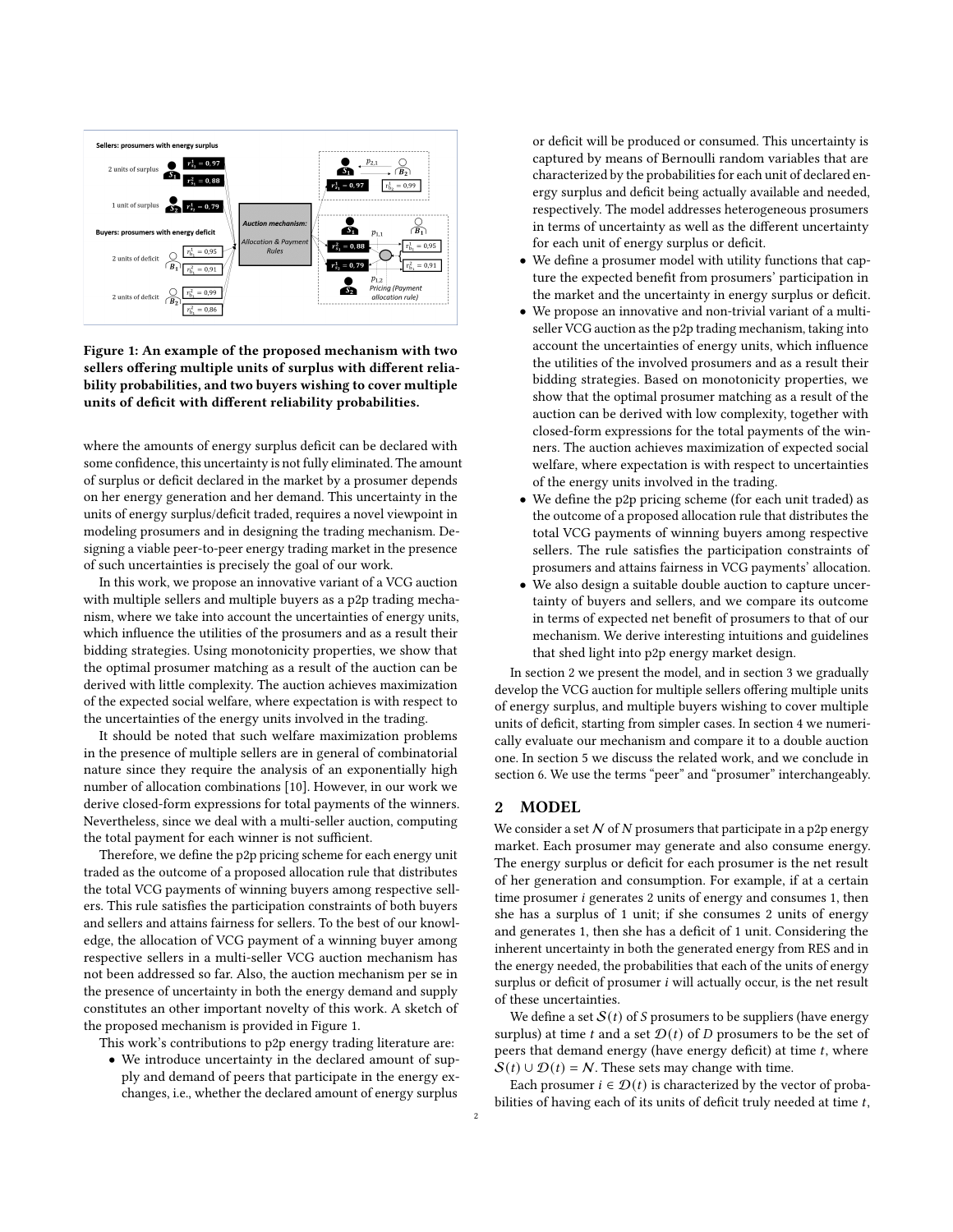and each prosumer  $j \in S(t)$  is characterized by a vector of probabilities of having each of its units of surplus truly available at time  $t$ . For instance, for prosumer  $j \in S(t)$ , we denote as  $r_{s_j}^k$  the probability of actually having the  $k^{th}$  unit of energy surplus available, where k takes values in [1,  $K_i$ ] and  $K_i$  is an upper bound that denotes the maximum number of surplus units of prosumer  $j$  that can exist. The maximum total number of surplus units is  $\sum_{i=1}^{S} K_j$ . Similarly, for each prosumer  $i \in \mathcal{D}(t)$ , we denote as  $r_{d_i}^l$  the probability of actually consuming the  $l^{th}$  unit of energy, where l takes values in [1,  $L_l$ ] and  $L_i$  is an upper bound that denotes the maximum number of deficit units of prosumer  $i$  that can exist. The maximum total number of energy deficit units is  $\sum_{i=1}^{D} L_i$ . We assume that these probabilities are known and fixed for the duration of the mechanism. Prosumers with surplus participate in the market to sell their excess energy and, we call them sellers, while prosumers with deficit participate in the market to purchase energy to cover this deficit and, we call them buyers. It is possible and desirable that a prosumer may switch between buyer and seller at different times-slots.

# <span id="page-2-0"></span>3 MECHANISM

We restrict attention to a specific time instant (time units are omitted), and we study  $p2p$  energy trading under the scenarios:  $(i)$  one seller with one unit of energy surplus and multiple buyers wishing to cover one unit of energy deficit each,  $(ii)$  one seller with multiple units of surplus and multiple buyers wishing to cover possibly multiple units of deficit each and (iii) multiple sellers offering possibly multiple units of surplus each and multiple buyers each wishing to cover possibly multiple units of deficit. We take these steps progressively to demonstrate the different aspects of the mechanism and derive the general case by building on the previous two.

# 3.1 One seller with one unit of energy surplus and  $N-1$  buyers, each with one unit of energy deficit

We first consider the scenario where one seller expects to have one unit of energy surplus with reliability probability  $r_s$ ; this is the probability that she actually has an energy surplus. In other words, the surplus of the seller is a Bernoulli random variable that takes values 1 or 0, with probability  $r_s$  and  $1 - r_s$  respectively. The remaining  $N - 1$  prosumers have one unit of energy deficit, each with probability  $r_{d_1}, \cdots, r_{d_{N-1}}$ ; namely,  $r_{d_1}$  is the probability that the energy needs of prosumer  $i$  will actually exceed by one unit the available self-produced energy. We assume without loss of generality that these probabilities are ordered as follows:  $r_{d_1} > \cdots > r_{d_{N-1}}$ . Again, the deficit of prosumer  $i$  is a Bernoulli random variable that takes values 1 or 0, with probability  $r_{d_i}$  and  $1 - r_{d_i}$ . Modeling the surplus or deficit of a prosumer as a Bernoulli random variable is a simple way of modeling uncertainty, that allows us to start investigating our problem. Moreover the Bernoulli probabilities can be estimated easily by means of historical data. We consider the class of mechanisms that operate as follows:

• Prosumer  $i$  with a deficit will pay for this unit of energy in advance, even if she finally does not consume the unit; the probability of this event is  $(1 - r_{d_i})$ .

- $\bullet$  Prosumer i will be able to resell the unit she obtained directly to the grid at price  $p_{FIT}$ , in case the unit is actually produced but not consumed, because the deficit of prosumer *i* does not arise; the probability of this event is  $r_s(1 - r_{d_i})$ .
- $\bullet$  Prosumer  $i$  will have to cover her energy deficit from the grid at price  $p_{retail}$ , if the unit is not produced but the deficit of prosumer *i* arises; the probability of this event is  $(1 - r_s)r_{d_i}$ .
- If the unit of energy surplus is not produced and the deficit of prosumer  $i$  does not arise, then no transaction with the main grid will take place; the probability of this event is  $(1 - r_s)(1 - r_{d_i}).$

Note:  $p_{retail}$  >  $p_{FIT}$  under the plausible assumption that FIT prices are low enough, due to the massive introduction of RES [\[11\]](#page-10-2).

Thus, each buyer's willingness to pay (valuation) for an unreliable unit of energy surplus consists of:  $(i)$  the buyer's willingness to pay for the unreliable unit,  $(ii)$  plus the anticipated revenue she will obtain if the unit is actually produced but not consumed,  $(iii)$ minus the amount she will pay if the unit is not produced by the seller, but a unit needs to be consumed by the buyer and needs to be purchased from the grid. The buyer's value for the unit sold is:

<span id="page-2-1"></span>
$$
v_i = r_s r_{d_i} p_{retail} + r_s (1 - r_{d_i}) p_{FIT} - (1 - r_s) r_{d_i} p_{retail} . \tag{1}
$$

3.1.1 Vickrey auction. In order to achieve incentive compatibility in the presence of prosumer uncertainty, we employ a variant of a Vickrey auction mechanism with reserve price. Vickrey auction is known to maximize the social welfare, which in a single-item auction means allocating the item to the bidder with the highest offer. The seller announces the reliability probability  $r_s$  of the unit of energy surplus sold, and each buyer  $i$  submits her bid  $b_i$  to obtain this unit. The prosumer with the highest bid wins and pays a price equal to the highest losing bid. The seller's minimum accepted bid (reserve price) is equal to the anticipated amount of money she will receive if the energy surplus indeed arises and she sells it directly to the grid. This amount equals to  $s = r_s \cdot p_{FIT} + (1 - r_s) \cdot 0 =$  $r_s \cdot p_{FIT}$ . Note that the seller is assumed to have no cost and is only characterized by its reliability. If there were a cost, this would be included in her participation constraint, i.e. in the reserve price.

In a Vickrey auction, truth-telling is a dominant strategy, and thus  $b_i = v_i$ . In order to avoid the seller's possible attempt to manipulate the auction, the reliability of energy surplus sold via the auction is verified by a central controller based on historical data, context information and, if needed, it is amended accordingly based on grid monitoring data. Each buyer extracts her own reliability probability based on historical data and weather forecast.

The seller has the incentive to participate in the market if and only if  $b_i \ge r_s \cdot p_{FIT}$  at least for some of the bids. However, from equation [\(1\)](#page-2-1), it follows that it is necessary and sufficient to have  $r_s \ge p_{retail}/(2 \cdot p_{retail} - p_{FIT})$ . In fact, this condition applies for all bids, regardless of the value of  $r_{d_i}$ . In meaningful scenarios, i.e. when  $p_{retail} > p_{FIT}$ , we have that  $p_{retail}/(2 \cdot p_{retail} - p_{FIT}) < 1$ , which implies that for sufficiently high values of  $r_s$  the seller always has the incentive to participate. If  $p_{FIT} = a \cdot p_{retail}$  with  $a \in [0, 1]$ , then the value of the  $r_s$  threshold is  $r_s \geq 1/(2 - a)$ . In some cases, the FIT price values are as low as one fifth of retail prices [\[3\]](#page-9-1), i.e.  $a = 1/5$ . In this case, it suffices that  $r_s \ge 0.56$ , while for higher values of  $p_{FIT}$  this threshold increases. However, its value always remains within the feasible region, i.e. below 1, since  $a < 1$ .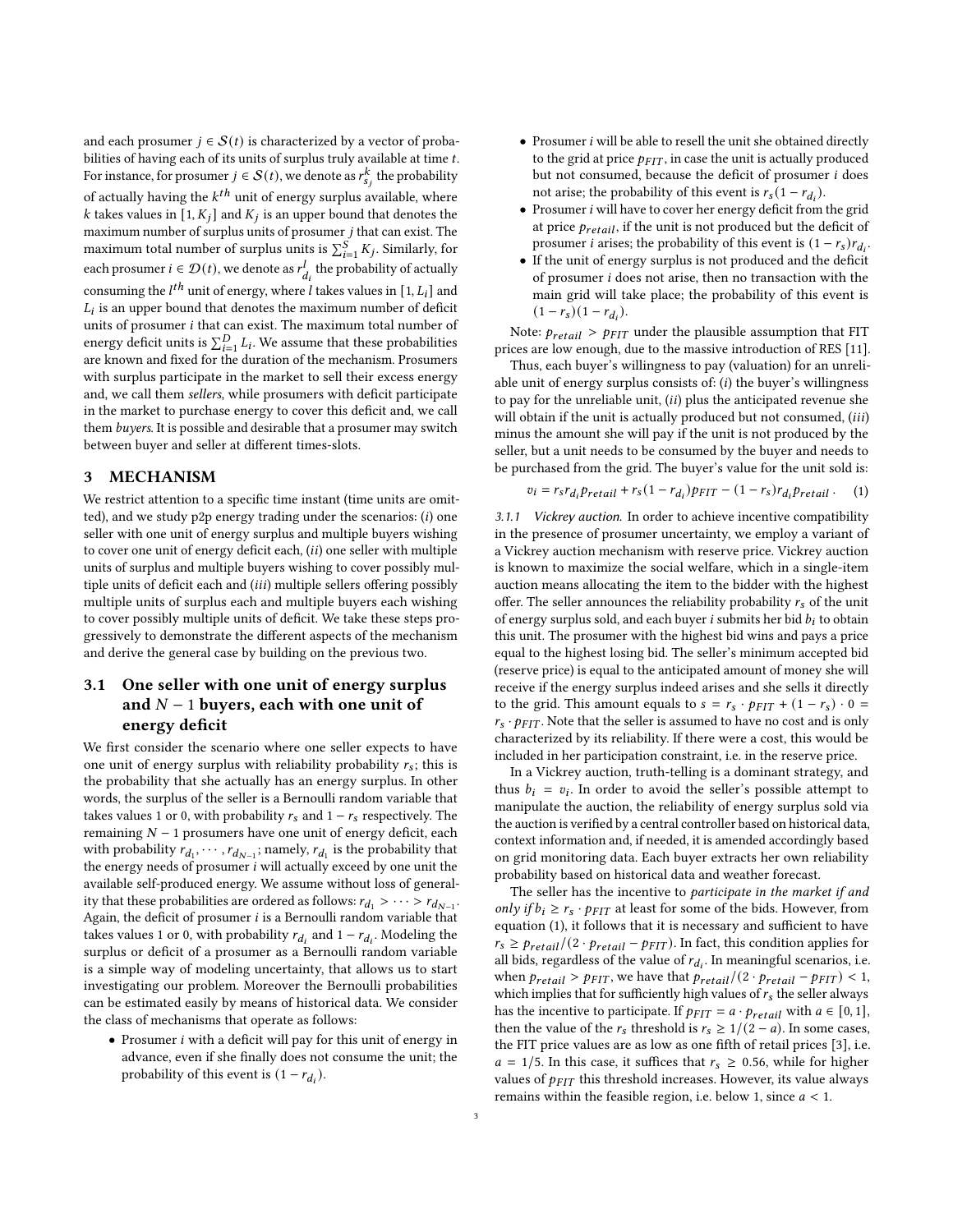Since  $r_{d_N} < \cdots < r_{d_1}$  the winner is buyer 1, i.e. the most reliable one, and pays the highest losing bid, i.e.  $b_2 = r_s r_{d_2} p_{retail} + r_s (1$  $r_{d_2}$ ) $p_{FIT}$  –  $(1 - r_s)r_{d_2}p_{retail}$ . The revenue of the seller is,

$$
R = r_s r_{d_2} p_{retail} + r_s (1 - r_{d_2}) p_{FIT} - (1 - r_s) r_{d_2} p_{retail}
$$
  
=  $(2r_s - 1) r_{d_2} p_{retail} + r_s (1 - r_{d_2}) p_{FIT}$ . (2)

Since  $r_s < 1$  it follows that:  $R < r_s \cdot r_{d_2} \cdot p_{retail} + r_s(1 - r_{d_2}) \cdot p_{FIT}$ . In our setting, due to the uncertainties, we estimate the expected net benefit of the winning buyer as a weighted average that consists of the four possible events:  $(i)$  the buyer's maximum willingness to pay in order to cover her expected unit energy deficit, which will arise with probability  $r_{d_1}$  (which equals to the amount she would pay if she had to buy one unit of energy directly form the grid, i.e.  $p_{retail}$ ), (ii) minus the amount buyer 1 will pay due to winning the auction, which is given by equation  $(2)$ ,  $(iii)$  plus the amount of money she will receive by reselling the unit of energy to the grid if it is actually produced, i.e.  $p_{FIT}$ , (with probability  $r_s$ ) but not consumed (which will happen with probability  $1 - r_{d_1}$ ) and (iv) minus the amount of money she will pay in order to buy one unit of energy from the grid in case the unit of energy bought in the p2p energy market is not actually produced, but a unit still needs to be consumed (with probability  $(1 - r_s)r_{d_1}$ ).

$$
NB_1 = r_{d_1} p_{retail} - (2r_s p_{retail} - r_s p_{FIT} - p_{retail})r_{d_2}
$$
  
- 
$$
r_s p_{FIT} + r_s (1 - r_{d_1}) p_{FIT} - (1 - r_s) r_{d_1} p_{retail}
$$
  
= 
$$
r_s (r_{d_1} - r_{d_2}) (p_{retail} - p_{FIT}) + r_{d_2} p_{retail} (1 - r_s) > 0.
$$
 (3)

Therefore, the expected net benefit of the winning buyer is always positive despite the risk in case the energy surplus that the seller has promised does not arise. Thus, the winner's participation constraint is always satisfied.

Note that if the unit sold were certain i.e.  $r_s = 1$ , then the prosumer's willingness to pay would equal the amount she would spend to cover her unreliable unit energy deficit from the grid, i.e.  $r_{d_i} p_{retail}$ . In that case buyer's value for the unit sold is

$$
v_i = r_{d_i} p_{retail} + (1 - r_{d_i}) p_{FIT} = r_{d_i} (p_{retail} - p_{FIT}) + p_{FIT} .
$$
 (4)

Again, the buyer with the most reliable deficit wins the auction.

# <span id="page-3-2"></span>3.2 One seller with multiple units of energy surplus and  $N-1$  buyers, each with multiple units of energy deficit

In this subsection, we extend our previous model to one seller with multiple units of uncertain energy surplus, and  $N - 1$  buyers, with multiple units of uncertain energy deficit each.

Reliability probability vector: The seller with an energy surplus of at most  $K$  units, is characterized by a reliability probability vector  $\mathbf{r}_s = [r_s^1, \cdots, r_s^K]$  and each buyer *i*, with an expected energy deficit up to  $L_i$  units, is characterized by a reliability vector  $r_{d_i} = [r_{d_i}^1, \ldots, r_{d_i}^{L_i}]$  $\begin{bmatrix} L_i \ d_i \end{bmatrix}$ , respectively. For the seller,  $r_s^k$  is her probability for actually producing unit  $\boldsymbol{k}$  conditioned on the fact that she has already produced  $(k-1)$  units of surplus. Similarly, for buyer i,  $r_{d_i}^l$  is her probability for actually having a deficit of unit  $l$  conditioned on the fact that she has already consumed  $(l-1)$  units of energy deficit. The entries of both vectors above are assumed to be non-increasing in  $k$  and  $l$ , respectively. Intuitively, producing or consuming an

extra unit of energy is no more likely than producing or consuming the previous one. Therefore, the aforementioned reliability vectors have non-increasing entries with  $k$  (number of surplus units) and  $l$ (number of deficit units) respectively. If the existence of the  $k^{th}$  unit of seller's energy surplus is independent from the previous  $(k - 1)$ units, then  $r_s^k$  is equal to the product of the marginal probabilities that each unit will arise, i.e. of the conditional probabilities given that all other units prior to that have arisen.

<span id="page-3-1"></span>3.2.1 VCG auction mechanism. Among the different auction mechanisms we choose to build on the multi-object, sealed-bid, VCG auction, to allocate the units of energy surplus among the participating prosumers, for the following reasons:  $(i)$  the socially optimal solution is achieved,  $(ii)$  truth-telling is buyers' dominant strategy and (iii) the sealed-bid mechanism preserves bidders' anonymity.

An alternative would be to run separate parallel or sequential Vickrey auctions. However, running separate parallel auctions or a sequential auction (e.g. one for each unit of energy surplus sold) could make buyers more conservative, and it could cause inefficiencies since such auctions are strategically complicated. Therefore, it might happen that more reliable units of energy surplus are bought by prosumers with less reliable energy deficits. In addition, one– round pay–your bid is not efficient due to bid shading, i.e. placing bids below what a bidder believes that the good is worth.

Bidding formulation: The bid offer by each buyer *i* can be formulated as an  $L_i \times K$  matrix  $\mathbf{b}_i$ , where the  $k^{th}$  element of the  $l^{th}$  row is the buyer's willingness to pay for the  $k^{th}$  unit of energy surplus sold by the seller in order to cover her  $l^{th}$  deficit unit.

$$
\mathbf{b}_{i} = \begin{bmatrix} b_{i}^{1,1} & b_{i}^{1,2} & \dots & \dots & b_{i}^{1,K} \\ 0 & b_{i}^{2,2} & \dots & \dots & \dots & b_{i}^{2,K} \\ \vdots & \vdots & \vdots & \vdots & \vdots & \vdots \\ 0 & 0 & \dots & b_{i}^{L_{i},L_{i}} & \dots & b_{i}^{L_{i},K} \end{bmatrix}
$$

Element  $b_i^{l,k}$  is given by an equation such as [\(1\)](#page-2-1), namely:

<span id="page-3-0"></span>
$$
b_i^{l,k} = r_s^k r_{d_i}^l p_{retail} + r_s^k (1 - r_{d_i}^l) p_{FIT} - (1 - r_s^k) r_{d_i}^l p_{retail}.
$$
 (5)

Since bidding is truthful, the right–hand quantity equals the a priori value of buyer *i* for the  $k^{th}$  surplus unit, which will be required only if the previous  $(l - 1)$  deficit units occur. To simplify these formulas, we set  $2r_s^k p_{retail} - r_s^k p_{FIT} - p_{retail} = A_k$  and  $r_s^k p_{FIT} = B_k$  for each prosumer k and equation [\(5\)](#page-3-0) becomes:

$$
b_i^{l,k} = A^k r_{d_i}^l + B^k \,. \tag{6}
$$

The values  $A_k$  and  $B_k$  are common for all buyers and depend only on the reliability probability  $r_s^k$  of the  $k^{th}$  unit sold; thus,  $A_k$ and  $B_k$  are also non-increasing in k and thus  $b_i^{l,k} \geq b_i^{l,k+1}$ , i.e. the buyer places a lower bid for a less reliable unit of energy surplus. Also,  $r_{d_i}^l$  is non-increasing in l and  $b_i^{l,k} \geq b_i^{l+1,k}$ , i.e. the bid placed by a buyer to cover a less reliable unit of her own deficit is lower.

Allocation rule: We specify an intuitive iterative procedure leading to the optimal allocation. The units of energy surplus are allocated sequentially, i.e. the mechanism proceeds with allocating the  $(k+1)$ <sup>st</sup> unit of energy surplus only after the  $k^{th}$  surplus unit sold is already allocated to a buyer, which implies that all previous units  $1, \dots, k$  of surplus of the seller are already allocated. Similarly, the  $(1 + 1)^{st}$  unit of energy deficit of buyer *i* will be covered provided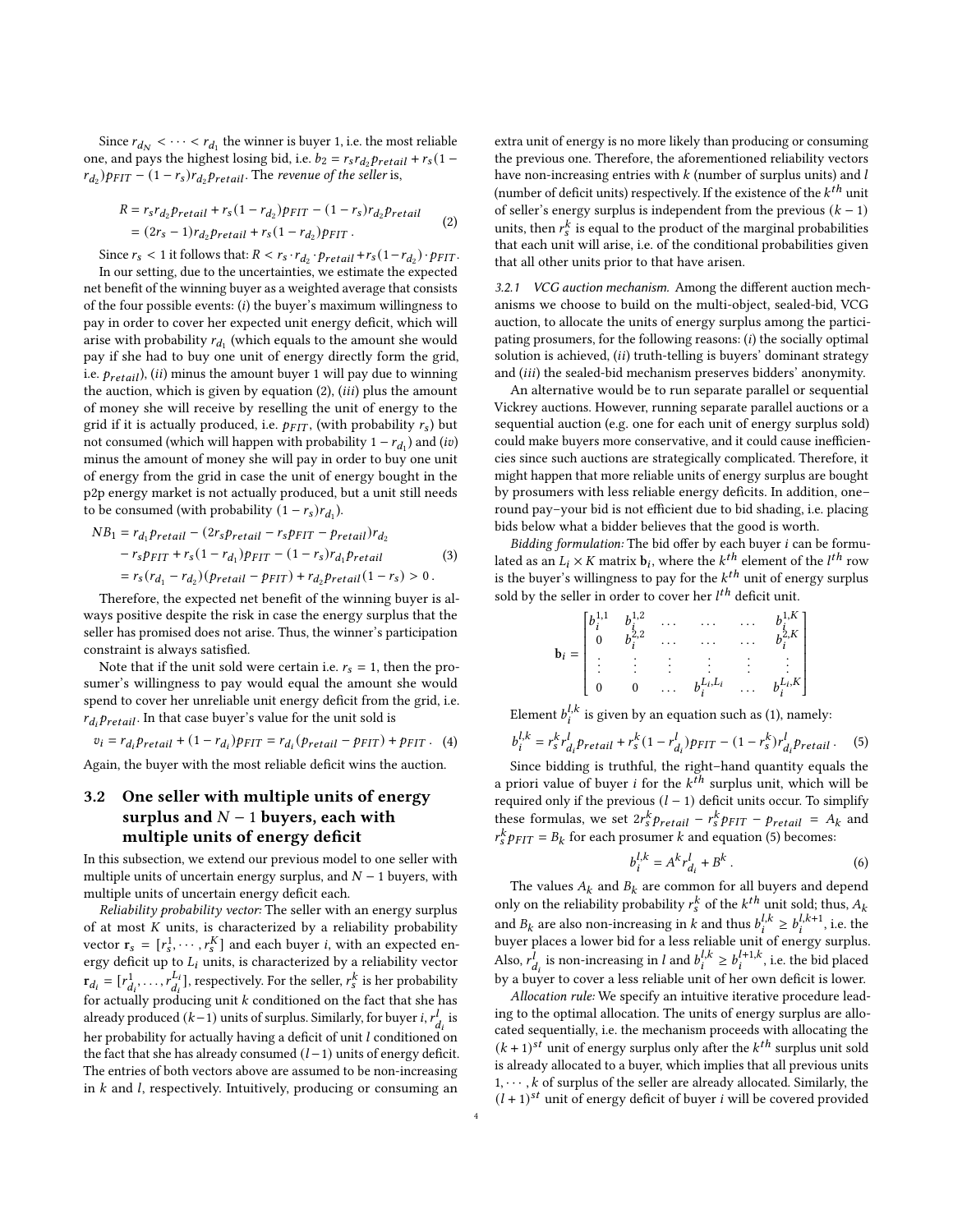that her  $l^{th}$  unit of energy deficit is already covered, i.e. a unit of energy surplus is already allocated to buyer  $i$  in order to cover her  $l^{th}$  unit of energy deficit. This implies that all units  $1, \dots, l$  of deficit of this buyer are already covered. The allocation mechanism of the auction can be depicted under Algorithm 1 below.

#### Algorithm 1 Allocation mechanism

Initialization. The reliability probability vector of the seller  $r_s = (r_s^k : k = 1, ... K)$  is announced, i.e. the reliability probabilities of each surplus unit. Each buyer  $i$  responds with a bidding strategy  $b_i$  taking into account her expected amount of deficit and the respective reliability probabilities. The units are allocated sequentially, and the allocation completes in  $K$  steps.

#### for  $k = 0 : K - 1$  do

Sort competing bids of buyers claiming the  $(k + 1)^{st}$  unit of surplus in decreasing order, taking into account how the previous  $k$  units have been allocated, i.e. that fact that each buyer  $i$  has  $l_i$  deficit units in the previous rounds. For each buyer *i* the competing bids are the elements  $b_i^{l_i+1,k}$  of  $\mathbf{b}_i$ .

Select the highest bid  $b_j^{l_j+1,k}$  of a buyer j that wins the  $(k+1)$ unit of energy surplus.

# end for

VCG payment rule of our auction: Each winning bidder i has to pay the social opportunity cost of her winning, i.e. the sum of bids of the auction from the second best combination of bids, i.e. when bidder i is excluded), minus what other bidders have bid in the current (optimal) combination of bids.

In our case, the total payment of each winning bidder  $i$  for the amount of units of energy surplus allocated to her equals the total harm (i.e., loss of utility) caused by her bid to all other bidders compared to the second best combination of bids which emerges when bidder  $i$  is excluded. Thus, we have to calculate the marginal harm caused to other bidders, and then take the sum of these terms. To this end, the following two cases need to be considered:

- If buyer  $j$  (due to exclusion of bidder  $i$ ) wins a certain surplus unit for the first time, then the marginal harm caused to her equals her valuation for the surplus unit she won.
- If buyer  $j$  (due to the exclusion of bidder  $i$ ) wins a more reliable unit of energy surplus, then her marginal harm caused equals the difference between her valuation for the unit she obtained when bidder  $i$  is excluded, and her valuation for the unit she obtained when bidder  $i$  participates in the market.

Note that we have to compute as many terms as the number of units won by bidder i. Hence, the payment of each winning bidder  $i$  is at most as high as the sum of her original winning bids.

PROPERTY 1. With the proposed VCG auction, the most reliable surplus units are allocated to with the most reliable deficit units.

PROOF. We provide a sketch of a proof by discussing a simple, yet illustrative example. Consider a p2p energy market with one seller, two buyers and external prices  $p_{FIT}$  and  $p_{retail}$ . The seller has an energy surplus of  $K = 2$  units with reliability probability vector  $r_s =$  $[r_s^1, r_s^2]$ , and buyers 1 and 2 have energy deficits of  $L_1 = L_2 = 2$  units with reliability probability vectors  $\mathbf{r}_1 = [r_{d_1}^1, r_{d_1}^2]$  and  $\mathbf{r}_2 = [r_{d_2}^1, r_{d_2}^2]$ , respectively. Also, without loss of generality we assume that  $r_{d_1}^{1} > r_{d_1}^{1} >$ 

 $r_{d_2}^1 > r_{d_1}^2 > r_{d_2}^2$ . Based on the allocation mechanism introduced  $a_{\text{p}}^2$  above, the units of energy surplus are allocated as follows:

The competing bids for the first unit of energy surplus are  $b_1^{1,1}$  =  $A_1 \cdot r_{d_1}^1 + B_1$ , and  $b_2^{1,1} = A_1 \cdot r_{d_2}^1 + B_1$ . The first unit of energy surplus with reliability probability  $r_s^{\frac{1}{2}}$  is allocated to buyer 1 to cover her first unit of energy deficit with reliability probability  $r_{d_1}^1$ , since  $r_{d_1}^1 > r_{d_2}^1 > r_{d_1}^2 > r_{d_2}^2$  and, thus, max{A<sub>1</sub> ·  $r_{d_1}^1$  + B<sub>1</sub>, A<sub>1</sub> ·  $r_{d_2}^1$  + B<sub>1</sub>} =  $A_1 \cdot r_{d_1}^1 + B_1$ . Note that the bids for the first unit of energy surplus differ only in the reliability probability of the unit of energy deficit  $r_{d_i}^1$  that participating buyers wish to cover. Thus, the winning (i.e., the highest) bid is the one for the most reliable unit of energy deficit, which is covered by the most reliable unit of energy surplus.

Next, the active bids for the second unit of energy surplus are  $b_1^{2,2} = A_2 \cdot r_{d_1}^2 + B_2$ , since buyer 1 has already covered her first unit of energy deficit and  $b_2^{2,1} = A_2 \cdot r_{d_2}^1 + B_2$ . The second unit of energy surplus with reliability probability  $r_s^2$  is allocated to buyer 2 to cover her first unit of energy deficit with reliability probability  $r_{d_2}^1$ , since max $\{A_2 \cdot r_{d_1}^2 + B_2, A_2 \cdot r_{d_2}^1 + B_2\} = A_2 \cdot r_{d_2}^1 + B_2$ . The bids  $\frac{a}{2}$  for the second unit of energy surplus differ only in the reliability probabilities of the units of energy deficit that participating buyers wish to cover, i.e.  $r_{d_1}^2$  and  $r_{d_2}^1$ . Since the most reliable unit of energy deficit is already covered, the winner is buyer 2 with the second most reliable unit of energy deficit, which is to be covered by the second most reliable unit of energy deficit.

For this example, we deduce that for the proposed allocation method, the attained social welfare (which equals the sum of the winning bids) is the optimal one. This is because the unit of energy surplus with the highest reliability probability, i.e. the one with highest  $A_k$ ,  $B_k$ , is matched to the unit of energy deficit with the highest reliability probability. Also, the unit of surplus with the second highest reliability probability is matched to the unit of deficit with the second highest reliability probability.  $□$ 

The price paid by buyer 1 for one unit of energy surplus is  $p_1 = (A_1 \cdot r_{d_2}^1 + B_1 + A_2 \cdot r_{d_2}^2 + B_2) - (A_2 \cdot r_{d_2}^1 + B_2)$ . The first term corresponds to the sum of bids from the second best combination of bids, i.e. when bidder 1 is excluded, and the second term corresponds to what bidder 2 has bid in the current (optimal) combination of bids. Similarly, the price paid by buyer 2 for one surplus unit is  $p_2 = (A_1 \cdot r_{d_1}^1 + B_1 + A_2 \cdot r_{d_1}^2 + B_2) - (A_1 \cdot r_{d_1}^1 + B_1)$ . Again, the first term corresponds to the sum of bids from the second best combination of bids (bidder 2 is excluded), and the second term corresponds to what bidder 1 has bid in the current combination of bids.

# 3.3  $S > 1$  sellers, each with multiple units of energy surplus, and  $N-S$  buyers, each with multiple units of energy deficit

Now we study the most general case that may arise in p2p energy trading, where  $S$  sellers offer multiple units of energy surplus each, and  $(N - S)$  buyers wish to cover multiple deficit units each.

Reliability probability vector: Each seller  $j \in S$ , with an energy surplus up to  $K_i$  units, is characterized by a reliability probability vector  $\mathbf{r}_{s_j} = [r_{s_j}^1, \dots, r_{s_j}^{K_j}]$ , and each buyer *i*, with an energy deficit up to  $L_i$  units, is characterized by a reliability vector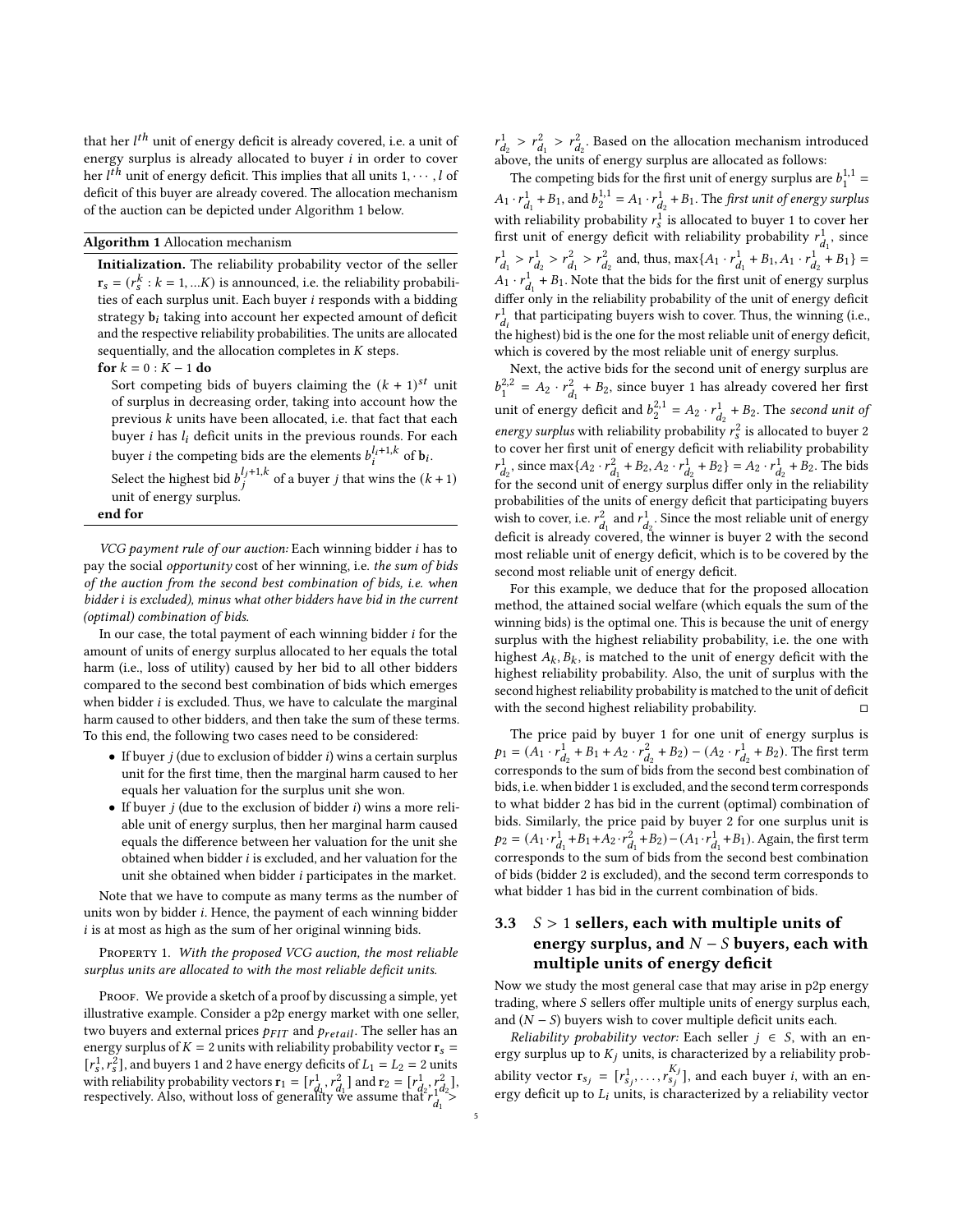$\mathbf{r}_{d_i} = [r_{d_i}^1, \dots, r_{d_i}^{L_i}]$  $[{L_i \atop d_i}].$  The maximum total number of surplus units is  $M = \sum_{j=1}^{S} K_j$  and for the energy deficit is  $D = \sum_{i=1}^{N-S} L_i$ .

We proceed with adjusting the multi-object sealed-bid VCG auction mechanism to this scenario with uncertain prosumers, in order to allocate the units of energy surplus among participating prosumers. The units are sold in  $M$  steps. The reliability probability vector of each seller  $j$  is announced, and then these units of energy surplus are sorted in decreasing order of reliability. The reliability probability vector  $\mathbf{r}_S = [r^1, \ldots, r^M]$  includes the surplus units of all prosumers, where units of different prosumers are sorted as discussed above. Therefore, each buyer  $i$  responds with a her bidding strategy  $\mathbf{b}_i$ , taking into account her amount of energy deficit and the respective reliability probabilities.

Bidding formulation: The bid offer by each participating buyer *i* is a  $L_i \times M$  matrix, where the  $m^{th}$  element of the  $l^{th}$  row is the buyer's willingness to pay in order to buy the  $m^{th}$  unit of energy surplus sold to cover her  $l^{th}$  unit of energy deficit. Again, each element  $b_i^{m,l}$  is given by equation [\(1\)](#page-2-1),

$$
b_i^{l,m} = r_m r_{d_i}^l p_{retail} + r_m (1 - r_{d_i}^l) p_{FIT} - (1 - r^m) r_{d_i}^l p_{retail} .
$$
 (7)

This amount equals the a priori value of buyer *i* for the  $m<sup>th</sup>$  surplus unit sold, taking into account the fact that this unit of deficit will actually be required only if the previous  $(l - 1)$  units of energy deficit are required as well. Similarly to section [3.2.1,](#page-3-1) for each unit of energy surplus offered,  $A_m$  and  $B_m$  are common for all buyers, since they depend only on the reliability of the  $m^{th}$  unit sold. Also,  $A_m$ and  $B_m$  are non-increasing in *m* and thus,  $b_i^{l,m} \geq b_i^{l,m+1}$ . Similarly,  $r_{d_i}^l$  is non-increasing in *l* and thus,  $b_i^{l,m} \ge b_i^{\tilde{l}+1,m}$ .

Allocation Rule: The units of energy surplus that are sorted from most reliable to least reliable are allocated sequentially. The mechanism proceeds with the  $(m + 1)^{st}$  unit of energy surplus only if the  $m<sup>th</sup>$  unit of energy surplus sold is already allocated to one of the buyers, which in fact implies that all units  $1, \dots, m$  of surplus of this seller are already allocated. Similarly, the  $(l + 1)^{st}$  unit of energy deficit of buyer *i* will be covered provided that her  $l^{th}$  unit of energy deficit is already covered, i.e. one unit of energy surplus is already allocated to buyer *i* to cover her  $l^{th}$  unit of energy deficit. which in fact implies that all units  $1, \dots, l$  of deficit of this seller are already covered. The competing bids of all participating buyers competing for the  $(m+1)^{st}$  unit of energy surplus are sorted, taking into account how the previous  $m$  units have been allocated, i.e. that fact that each buyer  $i$  has secured up to that stage already  $l_i$  units of energy surplus. Thus, competing bids are the elements  $b_i^{l_i+1,m}$ . Then, the highest bid  $b_i^{l_i+1,m}$  of buyer *i* is selected, and she wins the  $(m + 1)$ th unit of energy surplus. Following the rationale explained under Property 1, it can be proved that the allocation mechanism proposed is the optimal one. Note that the payment rule is the same as the one in subsection [3.2.](#page-3-2) Therefore, the total payment per winner can be computed as explained therein.

P2p pricing scheme: As already explained, from the VCG payment rule presented above, we obtain the total amount that is paid by a winning buyer for the set of units obtained. Since we have a multiseller setting, this payment should to be allocated among respective

sellers whose units were bought from the winning buyer, so that each one covers a certain unit of her energy deficit.

Let  $p_{i,j}^{L,k}$  be the price to be paid to seller *j* for her  $k^{th}$  unit of energy surplus which is bought by buver *i* to cover her  $l^{th}$  unit of energy deficit. This price should conform to the following constraints: (i)  $p_{i,j}^{l,k} \geq r_{s_j}^{k} \cdot p_{FIT}$ , which is this seller's reserve price for this unit of energy surplus and (*ii*)  $p_{i,j}^{l,k} \leq b_i^{l,k}$ , which is this buyer's maximum willingness to pay for this unit of energy surplus to cover her  $l<sup>th</sup>$  unit of energy deficit. As discussed above, these constraints are always compatible if and only if  $r_{s_i}^k \geq 1/(2 - a)$ , where  $a =$  $p_{FIT}/p_{retail}$ . In particular, our p2p pricing rule allocates to each deficit unit bought the respective reserve price plus a fraction of what remains from the total VCG payment after extracting the reserve prices of all units bought. For each unit, this fraction is proportional to the "margin" between the maximum and minimum acceptable prices. Instead of giving the general formula, we provide a simple example, so as to introduce the payment allocation rule that leads to the proposed p2p pricing scheme.

Example: Assume that the winning buyer 1 won two units of energy surplus to cover her first and second unit of energy deficit, one unit being the first surplus unit of seller  $m$  with reliability probability  $r_{s_m}^1$  and the other unit being the first deficit unit of seller *n* with reliability probability  $r_{s_n}^1$ . Then the total VCG payment  $p_1$  of winning buyer 1 will be split among the sellers  $m$  and  $n$  as follows:

$$
p_{1,m}^{1,1} = \tilde{P}_m^1 + \frac{b_1^{1,1} - \tilde{P}_m^1}{b_1^{1,1} - \tilde{P}_m^1 + b_1^{2,1} - \tilde{P}_n^1} \cdot (p_1 - \tilde{P}_m^1 - \tilde{P}_n^1) \tag{8}
$$

$$
p_{1,n}^{2,1} = \tilde{P}_n^1 + \frac{b_1^{2,1} - \tilde{P}_n^1}{b_1^{1,1} - \tilde{P}_m^1 + b_1^{2,1} - \tilde{P}_n^1} \cdot (p_1 - \tilde{P}_m^1 - \tilde{P}_n^1) \tag{9}
$$

where  $\tilde{P}_j^k = r_{s_j}^k \cdot p_{FIT}$ . Since  $b_1^{1,1} \ge \tilde{P}_m^1$ ,  $b_1^{2,1} \ge \tilde{P}_n^1$  and  $p_1 \le$  $b_1^{1,1} + b_1^{2,1}$ , it follows that the proposed allocation rule satisfies the aforementioned constraints. Also, the proposed rule attains fairness among sellers that are to be paid, since each seller will receive a price that is increasing in the buyer's willingness to pay, which in turn is increasing to the seller's reliability. Due to this rule, we argue that our mechanism is a p2p energy trading mechanism under which a certain unit of energy surplus is matched to a certain deficit unit and the trading is carried out under an individual p2p price.

Remark I: In a real system the probabilities of the number of units of deficit and surplus of each participating prosumer would be determined on the basis of historical information regarding the demand and the production of a prosumer.

Remark II: The setting above would also apply in the presence of a set of aggregators, each one representing a set of prosumers. Each aggregator could divide the total energy surplus/deficit into several units and participate in the market as a single "prosumer".

### <span id="page-5-0"></span>4 NUMERICAL EVALUATION

We compare the proposed VCG auction to an appropriately designed double auction mechanism, which is used as a p2p energy trading mechanism, taking into account the uncertainty in the declared surplus and deficit defined in section [3.](#page-2-0)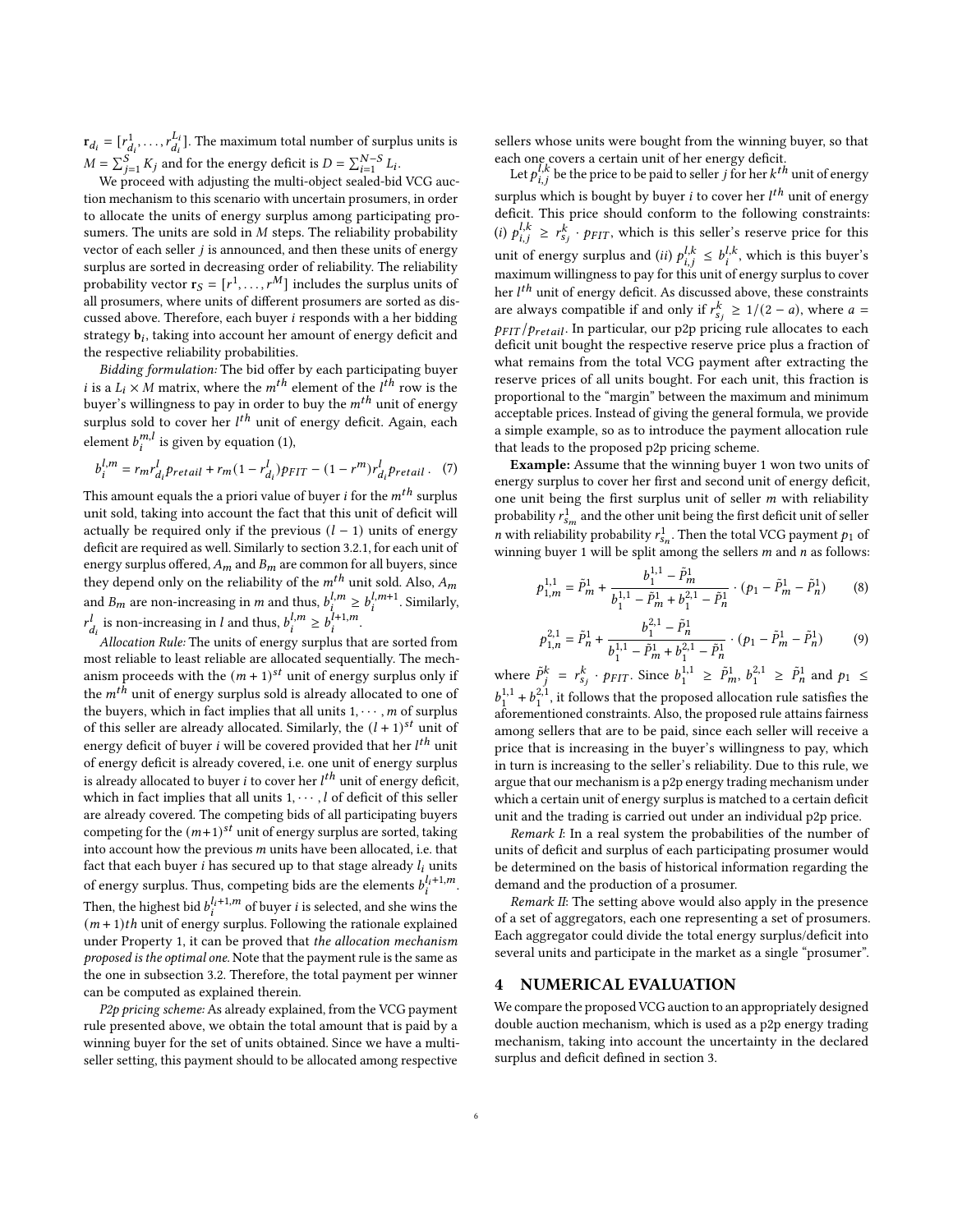# <span id="page-6-0"></span>4.1 Double auction mechanism for uncertain supply and demand

In a double auction, each buyer  $i$  submits her bid  $b_i$  and each seller *j* announces her reserve price  $s_i$ . Buyers' bids are placed in descending order and sellers' reserve prices are placed in ascending order. Then, the break-even index *k* is found, such that  $b_k \geq s_k$ and  $b_{k+1} < s_{k+1}$ , and the first k sellers sell the units of energy to the first  $k$  buyers. There are several types of double auctions, which differ in the payment rule. A payment rule should satisfy the following properties  $[14]$ : (i) Individual Rationality: no player should lose from joining the auction, (ii) Strong Budget Balanced: all monetary transfers must be done between buyers and sellers (iii) Economic Efficiency: the social welfare should be the best possible and (iv) Truthfulness: buyers and sellers should have no incentive to misreport their valuations. However, according to the Myerson – Satterthwaite theorem, it is not possible to achieve all these requirements in the same pricing mechanism [\[15\]](#page-10-6).

A payment rule that has the three of the four desirable properties above for p2p market clearing is a double auction with the average pricing mechanism pricing, i.e. a uniform price  $p_{p2p} = (b_k + s_k)/2$ , where  $k$  is the break-even index. This double auction has the following properties: (i) Individual Rationality, (ii) Strong Budget Balance and (iii) Economic Efficiency. However, it is not truthful. Indeed, buyer  $k$  and/or seller  $k$  have an incentive to misreport, and since they are not aware of their rank until the market is cleared, all participating peers have an incentive to misreport.

Valuations: We consider again that each winning buyer will pay for each unit of energy she obtained in advance, even if she finally does not consume the unit. If the unit is not consumed eventually, then the buyer will be able to resell it directly to the grid at price  $p_{FIT}$ . Thus, the valuation (i.e., utility) of buyer *i* to cover her *l*<sup>th</sup> unit of energy deficit with reliability probability  $r_{d_i}^l$  is equal to: (i) buyer's willingness to pay if she had to buy that unit from the grid; plus  $(ii)$  the anticipated revenue the buyer will obtain if she finally does not consume the unit and resell it to the grid.

$$
v_i = r_{d_i}^l \cdot p_{retail} + (1 - r_{d_i}^l) \cdot p_{FIT} = p_{FIT} + r_{d_i}^l \cdot (p_{retail} - p_{FIT})
$$
 (10)

Please note that, contrary to the VCG auction, this expression is independent of the seller's reliability.

Furthermore, the expected net benefit of a winning buyer for covering her  $l^{th}$  unit of energy deficit consists of three terms: (i) the buyer's maximum willingness to pay in order to cover her expected unit energy deficit, which will arise with probability  $r_{d_i}^l$ (which equals the amount she would pay if she had to buy one unit of energy directly form the grid, i.e.  $\mathit{p_{retail}}$  ), minus  $(ii)$  the amount she will pay for winning the auction, plus  $(iii)$  the amount of money she will receive by reselling the unit of energy to the grid if she does not consume it, i.e.  $p_{FIT}$ , (with probability  $(1 - r_{d_i}^l)$ .

$$
NB_{buffer_{i,l}}^{da} = r_{d_i}^l \cdot p_{retail} - p_{p2p} + (1 - r_{d_i}^l) \cdot p_{FIT}. \tag{11}
$$

Similarly, each winning seller will receive a payment for each unit of energy she sold in advance, even if she finally does not produced the unit. If the unit of energy is not produced, then the seller will have to purchase the unit of energy she promised from the grid at price  $p_{retail}$ . Therefore, the value of seller  $j$  who offers the given at price *. Therefore, the value of senset <i>j* who offers the *m*<sup>th</sup> unit of energy surplus with reliability  $r_{s_i}^m$  is equal to: (*i*) the amount of money she would receive if she sold the unit directly to the grid and  $(ii)$  the amount of money she would spent to buy the unit of energy from the grid in case she does not produce it.

$$
v_j = r_{s_j}^m \cdot p_{FIT} + (1 - r_{s_j}^m) \cdot p_{retail} = p_{retail} + r_{s_j}^m \cdot (p_{FIT} - p_{retail})
$$
. (12)

Contrary to VCG auction, this expression is independent of the buyer's reliability. Also,  $v_i$  is the reserve price of seller *j*.

Thus, the expected net benefit of a winning seller for selling her  $m<sup>th</sup>$  unit of energy surplus consists of three terms: (i) the amount she will receive for winning the auction, minus  $(ii)$  the amount of money she will pay to buy a unit of energy from the grid if she does not produce it, i.e.  $p_{retail}$ , (with probability  $(1 - r_{s_i}^m)$ ), minus (*iii*) the amount she would spent if she had to sell one unit of energy directly to the grid, i.e.  $\Pr_{FIT}$  (with probability  $r_{s_i}^m$ ).

$$
NB_{selfler_{j,m}}^{da} = p_{p2p} - (1 - r_{sj}^m) \cdot p_{retail} - r_{sj}^m \cdot p_{FIT}. \qquad (13)
$$

### <span id="page-6-1"></span>4.2 Proposed VCG auction vs. double auction

We consider meaningful cases where the retail price exceeds by far the FITs; namely, set that  $p_{retail} = 24.6 \ c/kWh$  and  $p_{FIT} =$  $8 c/kWh$ . The market prices, i.e. retail prices and FIT rates, give the feasible region for the p2p price, i.e.  $p_{FIT} \leq p2p \leq p_{retail}$ . We have  $N = 30$  prosumers that participate in the p2p energy market. Please note that the number of prosumers does not affect the qualitative outcomes of the mechanisms.

For the comparison, we calculate the actual net benefit for each prosumer  $i$ . To do that for the VCG auction, we take into account:  $(i)$ winning prosumers,  $(ii)$  the allocation of each unit of energy surplus of each winning seller to a certain unit of energy deficit of a winning buyer, (iii) the individual p2p pricing scheme according to the VCG payment rule and  $(iv)$  the actual energy surplus and actual energy deficit units that are eventually produced and consumed. Similarly, for the double auction we take into account:  $(i)$  winning prosumers,  $(ii)$  the uniform price that results from the average mechanism pricing rule and (iii) the actual energy surplus and actual energy deficit units that are eventually produced and consumed. These units are simulated on the basis of the reliability probabilities of the units that are cleared in the mechanisms.

The procedure above is repeated for 100 iterations in order to estimate the average value of the actual net benefit obtained by each prosumer *i*, for both mechanisms, i.e. the net benefit after the realization of energy surplus and deficit that were actually produced and consumed. In each iteration:  $(i)$  prosumers switch between being a buyer and being a seller with probability 0.57 and 0.43, respectively and  $(ii)$  each prosumer expects to have an energy surplus or deficit of 3 units at most, if she acts as a seller or buyer, respectively. We select these values of probabilities (rather than 0.5 and 0.5) in order to investigate the more interesting case where available units of energy surplus are a bit less than those of energy deficit. Prosumers that are not selected for p2p energy trading trade directly with the grid and, thus, their net benefit is equal to zero. Under this simulation setting we study the following three cases:

4.2.1 Prosumers with uniformly distributed reliability in [0.6, 1.0]. First, we assume that the reliability of the units of energy surplus or deficit of each prosumer is U[0.6, 1.0]. In Figure [2](#page-7-0) we compare the proposed mechanisms in terms of average actual net benefit of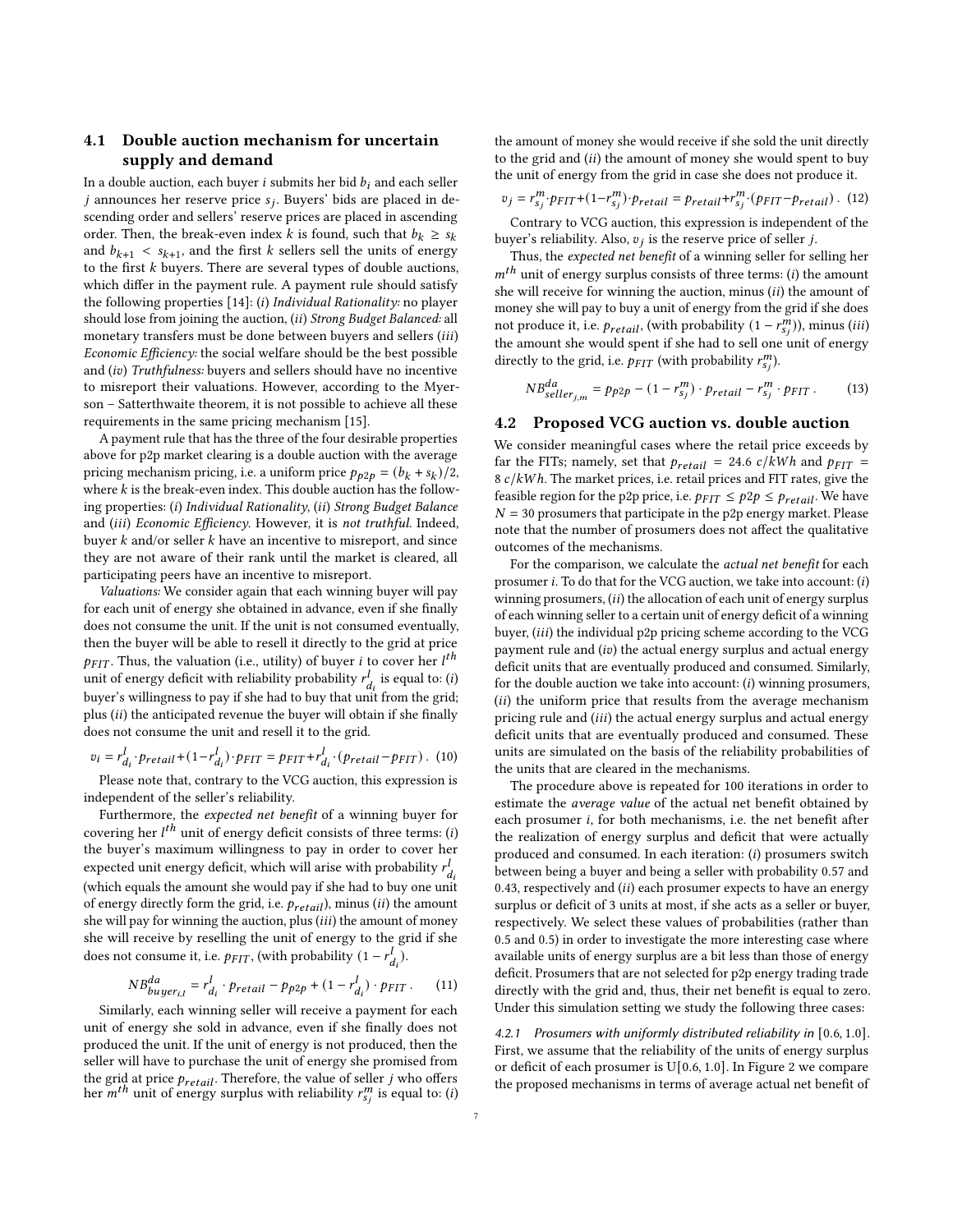<span id="page-7-0"></span>

(a) Prosumer  $i$  switches between buyer and seller





Figure 2: Average net benefit for prosumers with reliability  $U[0.6, 1.0]$  in VCG mechanism and double auction.

each prosumer i. We observe that when prosumers act as sellers (Figure [2c\)](#page-7-0) they obtain a net benefit about 40% higher in the VCG auction than in the double auction. This applies because in the VCG auction sellers face no risk, while in double auction, if a seller fails to produce the promised unit of energy, she has to purchase an equal amount from the grid at high price  $p_{retail}$ .

When prosumers act as buyers (Figure [2b\)](#page-7-0), they gain a net benefit about 38% higher in the double auction. In the VCG auction buyers entail the risk to buy energy from the grid, if the unit or units they have bought to cover their deficit are not produced eventually. Finally, as each prosumer switches between being a buyer and being a seller with probabilities 0.57 and 0.43, respectively, (Figure [2a\)](#page-7-0), we observe that the VCG auction outperforms the double auction. This indicates that the individual pricing scheme arising from the VCG payment rule is more efficient than the uniform pricing rule of the double auction. Overall, the VCG auction we propose performs better in terms of average consumer net benefit.

4.2.2 Prosumers classified according to their reliability. We assume that: (i) the reliability of prosumers 1, . . . , 15 is U[0.6 – 0.8] and (ii) the reliability prosumers  $16, \dots, 30$  is U[0.8 – 1.0]. The reliability range characterizes the prosumer as an actor and is fixed whether she acts as a buyer or seller.

In Figure [3](#page-8-1) we compare the proposed mechanisms in terms of average actual net benefit of each prosumer  $i$ . A general observation from Figure [3a-3c](#page-8-1) is that more reliable prosumers, i.e. the ones that are mostly selected to trade their energy surplus or deficit, obtain higher net benefits in both mechanisms proposed.

Figure [3c](#page-8-1) shows again that, when prosumers act as sellers, they obtain a higher net benefit in the VCG auction than in double auction, since sellers face no risk in the VCG auction. On the other hand, prosumers are better off in the double auction when they act as buyers (Figure [3b\)](#page-8-1). However, less reliable prosumers are only slightly better off in the double auction. For this class of prosumers, the internal p2p price that results from the double auction is very close to their valuation, i.e. it is substantially high for them, and thus it negatively impacts their net benefit. As a result, as the prosumers that are less reliable switch between being buyer and seller (Figure [3a\)](#page-8-1), they gain an about 53.3% higher net benefit in the VCG auction, while more reliable prosumers acquire almost the same average net benefit in both auctions, with VCG being slightly preferable. Overall, all prosumers are better off under the VCG auction, but reliable ones are only slightly better off in the VCG auction.

4.2.3 Misreporting prosumers in the double auction. As already mentioned, in a double auction with the average pricing mechanism, both buyers and sellers have an incentive to misreport their valuations in order to achieve higher net benefits. We examine whether misreporting in the double auction enables prosumers to achieve higher net benefits than those in our proposed VCG auction. Prosumers' reliability parameters are U[0.6, 1].

First, we assume that only sellers misreport their values in order to achieve higher net benefits. In Figure [4a](#page-9-2) we depict the average actual net benefit of prosumers as a function of sellers' increasing deviation from truthful bidding in double auction. The black horizontal lines show the prosumer average net benefit obtained from the VCG mechanism. We observe that the sellers' average net benefit increases as misreporting from truthful bidding increases up to 45%. Additional deviation does not affect the average net benefit, since the increased reserve prices prevent some sellers from being selected and thus, the sellers' average net benefit slightly decreases. On the other hand, the buyers' average net benefit decreases due to the increasing prices that occur from sellers' misreporting. As a result, prosumer average net benefit does not change when she switches between being a buyer and a seller.

In Figure [4b,](#page-9-2) the buyers deviate from truthful bidding in double auction. The buyers' average net benefit increases as misreporting from truthful bidding increases up to 30% since the clearing price decreases. For higher deviations from truthful bidding the average net benefit of buyers' decreases, since the low bidding offers prevent buyers from being selected for trading. The seller's average net benefit decreases due to the decreasing prices that occur from buyers' misreporting. As a result, prosumer average net benefit does not change when she switches between buyer and seller.

Even if buyers or sellers misreport, they do not exceed the net benefit they gain in the VCG mechanism. Of course, if both buyers and sellers misreport, i.e. buyers declare higher bids and sellers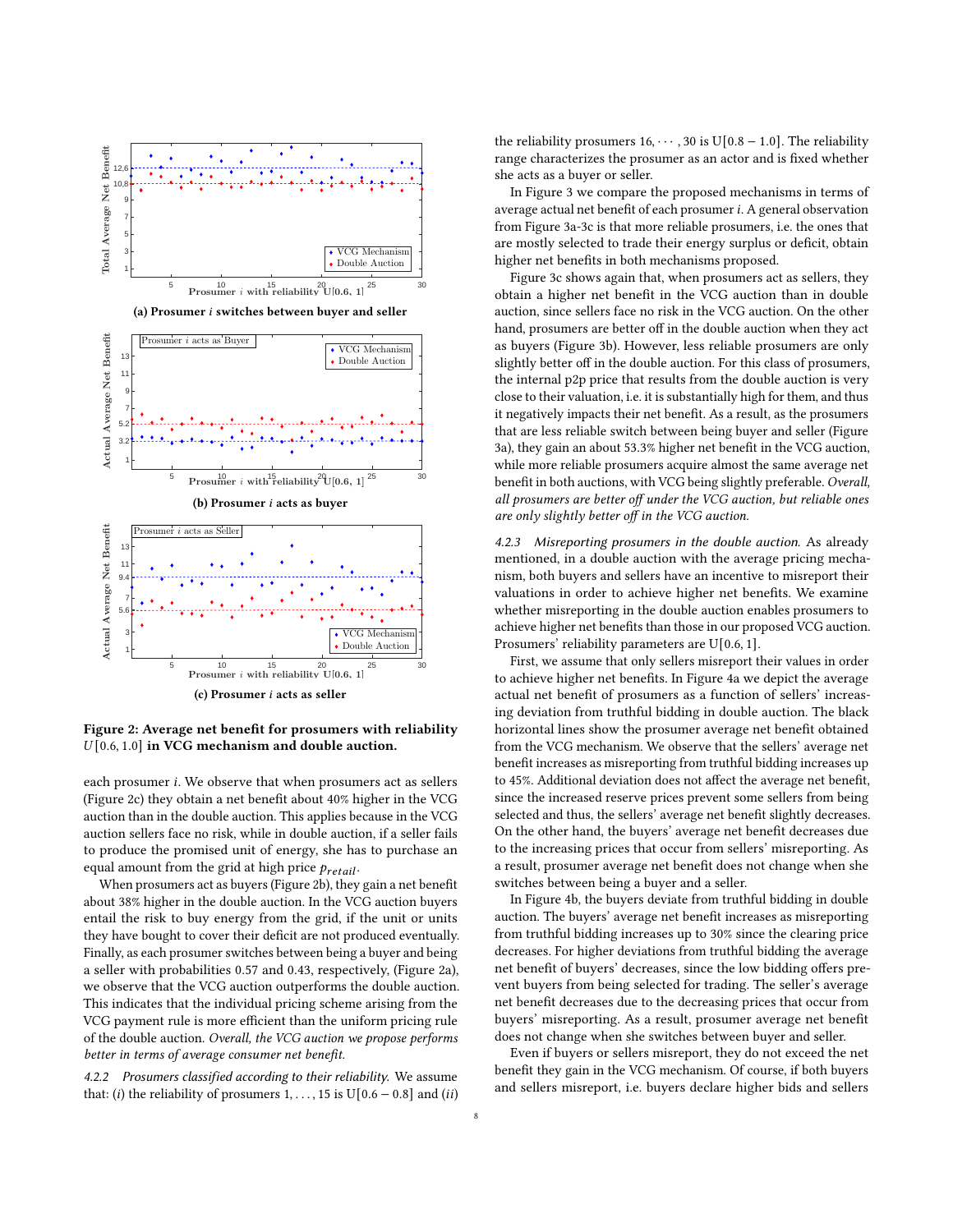<span id="page-8-1"></span>

(a) Prosumer  $i$  switches between buyer and seller



(b) Prosumer  $i$  acts as buver



 $(c)$  Prosumer *i* acts as seller

Figure 3: Average net benefit for prosumers classified as more and less reliable in VCG mechanism and double auction.

lower reserve prices, the opposite effects in the clearing price will not affect prosumer's net benefit.

Main takeaways from our numerical study:

- (1) The VCG auction performs better than the double auction in terms of average net consumer benefit.
- (2) When prosumers are classified based on their reliability, all of them are better off under the VCG auction, but more reliable ones are only slightly better off in the VCG auction.
- (3) Even if buyers or sellers misreport in the double auction, they do not attain a net benefit which is higher than what they gain in the VCG auction proposed.

### <span id="page-8-0"></span>5 COMPARISON WITH RELATED WORK

VCG-based mechanisms have already been proposed in the bibliography for demand side management programs [\[17\]](#page-10-7), [\[18\]](#page-10-8). Customers are requested to provide their energy demand information, which is then used by a centralized algorithm for the price calculation, for each time. Payment design ensures participants truthfulness. In our work, prosumers submit their bids and offers considering

their reliability probability parameters. Our mechanism guarantees buyers' truthfulness. The authors in [\[16\]](#page-10-9) design a combinatorial exchange in a general framework, i.e., an iterative version of a oneshot mechanism that allocates energy surplus to buyers to satisfy budget-balance and individual rationality. At each round the allocation and a price for each item are announced, giving buyers and sellers a feedback to modify their bids until convergence is met.

One of the main challenges in our setup is the uncertainty in the declared amount of energy surplus or deficit, due to unpredictable consumer demand and RES generation. Uncertainty in resource supply has been studied in a general economic framework in [\[5\]](#page-10-10),with two suppliers one expensive but reliable, and a cheaper but unreliable. The buyer decision is on the appropriate amounts of good to purchase from each supplier. Uncertainty is modeled as a probability of carrying out the order. The authors in [\[13\]](#page-10-11) propose bilateral contracts as a p2p market design for real-time and forward markets. In forward markets price uncertainty is treated as random variable. Through a price-adjustment process, the agents agree on contracts that none of them wishes to mutually deviate from. In [\[2\]](#page-9-3),the authors model and analyze Nega-Watt markets taking into account the arising uncertainty due to possible non-engagement of consumers for load reduction. In this work, we take a step ahead from the bibliography discussed above, by proposing a multi-seller variant of the VCG auction mechanism as the p2p trading mechanism, that maximizes social welfare by ensuring participants' truthfulness, while taking into account the non-trivial assumption of uncertainty of declared amounts of surplus or deficit.

In the last few years, a significant number of pilot projects in  $p2p$  energy trading have been deployed. For example, Piclo (UK) and Vandebron (Netherland) are p2p energy trading platforms that enable consumers to buy electricity directly from local independent renewable energy suppliers. Trading prices are set by the producers, while consumers benefit by shaping a clean energy image and having reduced electricity fees [\[21\]](#page-10-3). Another p2p trading platform runs for Brooklyn microgrid and enables the coordination of distributed energy resources (DERs) to maintain continuity of supply when the microgrid is disconnected from the main grid [\[12\]](#page-10-12). Our mechanism is practical and applicable in realistic environments, it is low-overhead and has desirable properties such as social welfare maximization and truthfulness of participating prosumers.

The p2p energy sharing mechanisms allocate the revenues and cost savings among all prosumers and usually give an advantage to those that contribute more to the market. The authors in [\[8\]](#page-10-13), [\[3\]](#page-9-1) study different p2p energy sharing schemes such as:  $(i)$  bill sharing, (ii) Mid-Market-Rate (MMR) pricing, (iii) purchase costs of energy equally split and  $(iv)$  costs proportionally split according to each user's default cost. The authors in [\[20\]](#page-10-14) deal with cooperative prosumer participation in p2p energy sharing and show that cooperation is sustainable if the applied internal pricing scheme lies between the FIT rate and the retail price. In [\[7\]](#page-10-15), the authors incorporate demand response into p2p energy sharing and investigate a dynamic pricing scheme based on the ratio of supply and demand during each time-slot. In addition, the value of battery flexibility in p2p energy sharing is studied in [\[9\]](#page-10-16) where a two-stage control method is proposed to realize p2p energy sharing in a community with photovoltaic-battery systems. These energy sharing schemes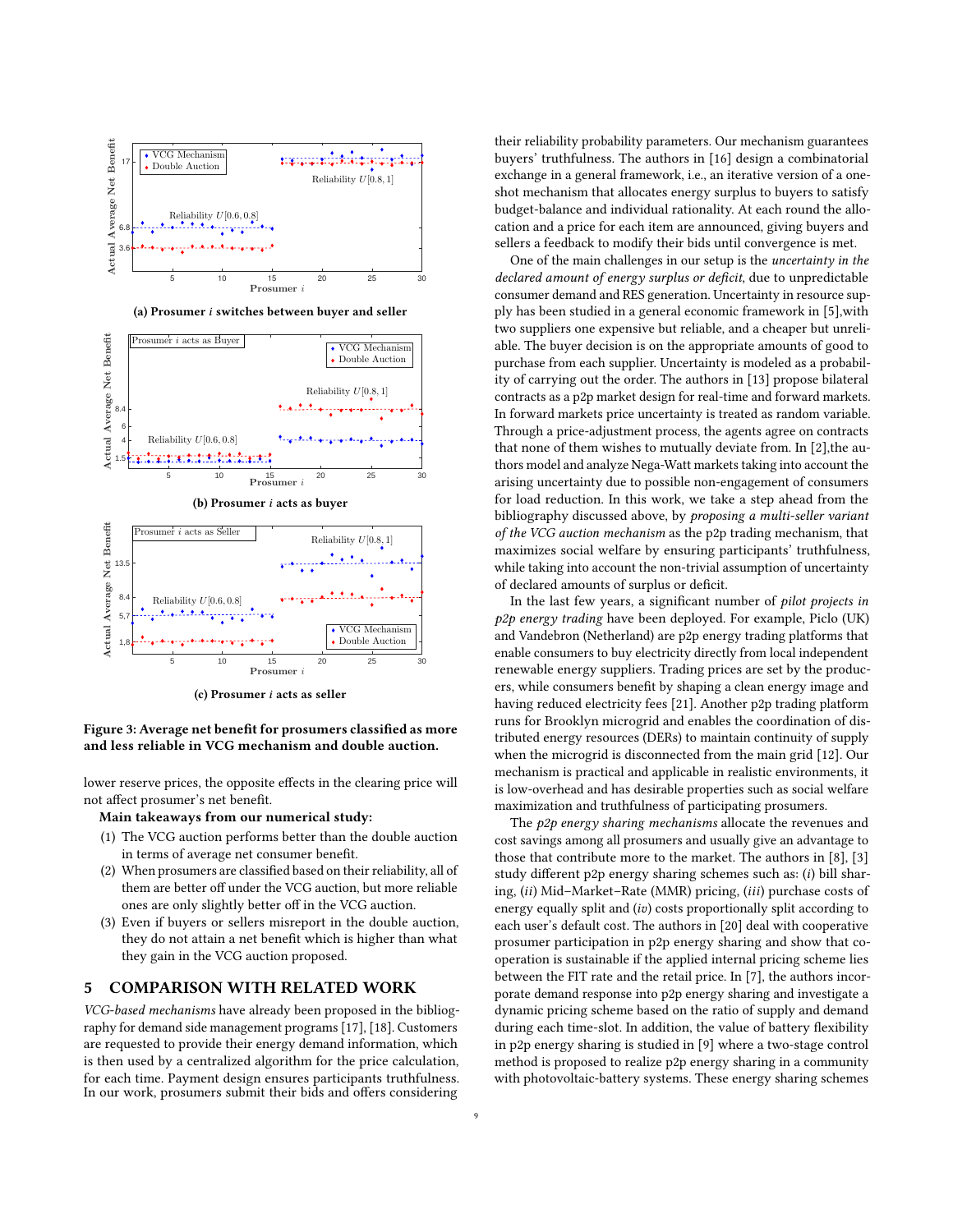<span id="page-9-2"></span>

Figure 4: Prosumer average net benefit as function of deviation from truthful bidding.

stem from top-down approaches (e.g., a central coordinator decides on the pricing scheme, or how to allocate costs and revenues), according to a reasonable yet not justified criterion, which does not guarantee socially optimal outcomes. These works do not fully exploit the inherent advantage of p2p trading negotiations, which is to elicit the group of prosumers that can provide energy more efficiently and to discover the prices necessary to incentivize their delivery.

In existing p2p energy trading mechanisms, a set of prosumers is selected to trade their energy surplus or energy deficit through the mechanism, while the internal p2p prices are elicited as outcome of the mechanism. Specifically, the authors in [\[6\]](#page-10-17), [\[4\]](#page-9-4) argue that a discrete-time, double-auction is an appropriate mechanism for p2p energy trading, since both buyers and sellers can submit their bids/offers. In [\[6\]](#page-10-17), the auction is defined as a balanced one, when the total revenue of sellers is equal to the total cost savings of buyers. To achieve balance, a payment rule is proposed according to which the trading price for each buyer-seller pair is equal to the mean of the buyer's bid and the seller's reserve price. However, as explained in subsection [4.1](#page-6-0) this payment rule does not ensure truthfulness of participating consumers. Note that this is the mechanism with which we have already compared ours (subsection [4.2\)](#page-6-1). In [\[4\]](#page-9-4) a double auction for near real-time and forward markets with uniform pricing mechanism is proposed. They use device-oriented bidding strategies (for buyers) and a probabilistic model for PV generation (for sellers). However, it is not specified what would happen if a seller does not deliver the promised amount of energy. P2p energy trading has been also studied in the EV domain [\[1\]](#page-9-5). The p2p trading system is designed in two steps:  $(i)$  an optimization algorithm for each driver which minimizes the electricity cost paid by each EV driver in the time and space dimensions and  $(ii)$  a p2p energy trading system among EVs parked in the same zone.

These works do not address uncertainty in energy surplus and deficit, which is a major challenge in p2p energy trading. Also, the double auctions proposed do not guarantee truthfulness of participating peers. In our work we explicitly introduce supply and demand uncertainty in the utility functions of prosumers which change their bidding strategies, and the VCG auction ensures that truthfulness and social welfare maximization are still guaranteed.

## <span id="page-9-0"></span>6 CONCLUSIONS

In this paper, we propose an innovative variant of a multi-seller VCG auction as a p2p energy trading mechanism. The major novelty in our setting lies in capturing the uncertainty that the declared amount of energy surplus and deficit will be eventually produced or consumed. We proposed a simple allocation rule for this auction which provably leads to maximization of the expected social welfare. Our VCG auction constitutes a p2p energy trading mechanism that allocates certain amounts of energy surplus across prosumers with certain amounts of energy deficit while individual p2p prices are elicited as outcome of the mechanism. Compared to a double auction specifically designed to capture uncertainty, our mechanism performs better in terms of average net consumer benefit. Furthermore, more reliable prosumers are better off in both mechanisms. Finally, even if buyers or sellers in a double auction may misreport their valuation, their net benefit does not exceed the one derived in the proposed VCG auction.

Independent instances of our mechanism can be run sequentially in different slots, without requiring any further modification. Furthermore, our model can be extended to include storage devices at prosumer's premises (e.g. batteries and EVs) that will affect the consumption and production of the prosumer and her available flexible loads. In this setting, the prosumers' optimal strategies include charging and discharging decisions of storage elements as well, and appropriate approximations thereof should be developed and thus constitutes a very interesting direction for future research.

### ACKNOWLEDGMENTS

The work of A.Anastopoulou and G.D.Stamoulis was partly supported by EU-funded H2020 project WiseGRID (Wide scale demonstration of Integrated Solutions and business models for European smartGRID). Also, I. Koutsopoulos acknowledges the support from the H2020 project InterConnect (Interoperable Solutions Connecting Smart Homes, Buildings and Grids), which has received funding from European Union's Horizon 2020 Research and Innovation Programme under Grant 857237.

### REFERENCES

- <span id="page-9-5"></span>[1] Roberto Alvaro-Hermana, Jesus Fraile-Ardanuy, Pedro J Zufiria, Luk Knapen, and Davy Janssens. 2016. Peer to peer energy trading with electric vehicles. IEEE Intelligent Transportation Systems Magazine 8, 3 (2016), 33–44.
- <span id="page-9-3"></span>Angeliki Anastopoulou, Iordanis Koutsopoulos, and George D. Stamoulis. 2016. Optimal targeting and contract offering for load curtailment in nega-watt markets. IEEE Transactions on Control of Network Systems 4, 4 (2016), 805–815.
- <span id="page-9-1"></span>Sid Chi-Kin Chau, Jiajia Xu, Wilson Bow, and Khaled Elbassioni. 2019. Peer-to-Peer Energy Sharing: Effective Cost-Sharing Mechanisms and Social Efficiency. In Proceedings of the Tenth ACM International Conference on Future Energy Systems. 215–225.
- <span id="page-9-4"></span>[4] Wessam El-Baz, Peter Tzscheutschler, and Ulrich Wagner. 2019. Integration of energy markets in microgrids: A double-sided auction with device-oriented bidding strategies. Applied energy 241 (2019), 625–639.